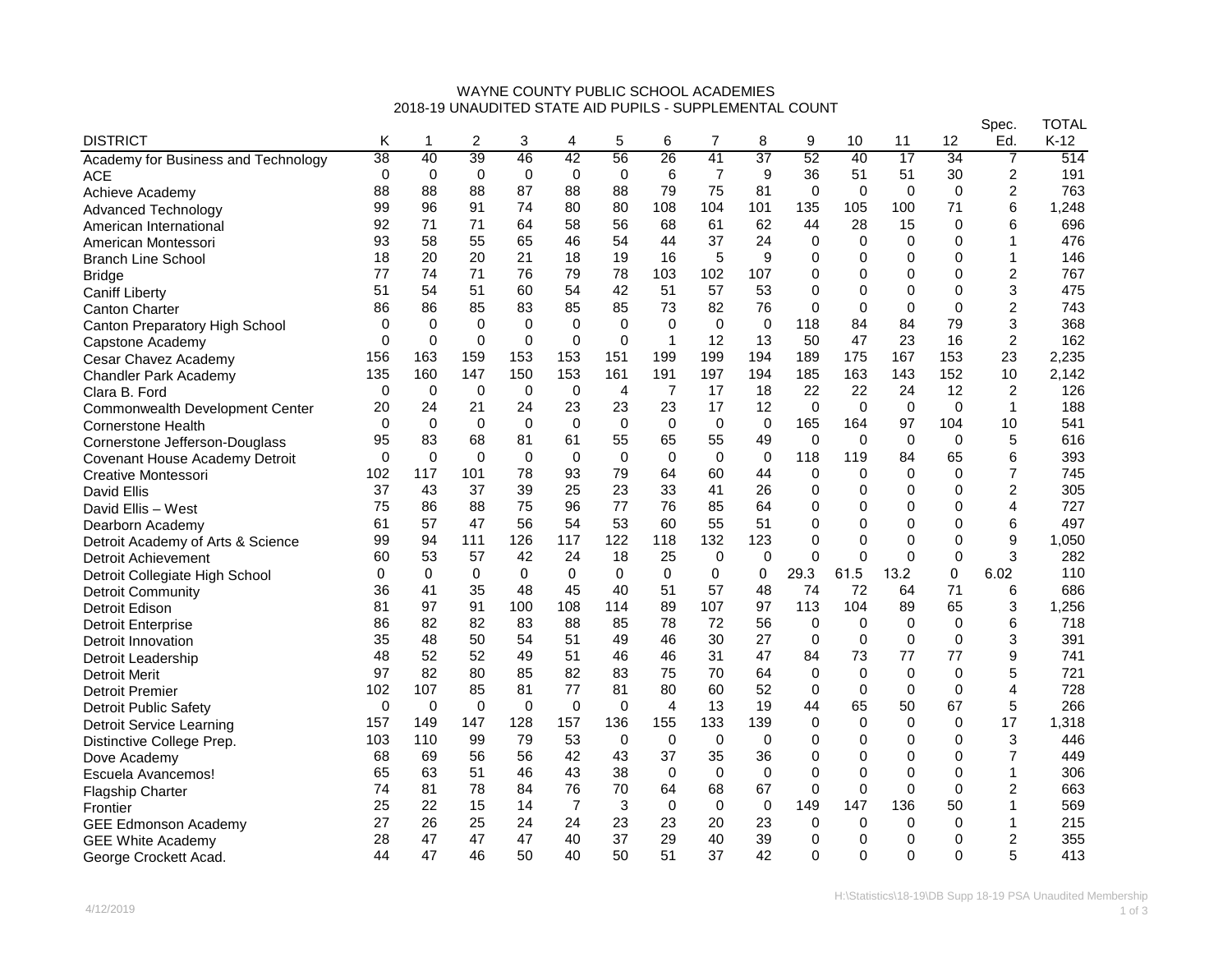## WAYNE COUNTY PUBLIC SCHOOL ACADEMIES 2018-19 UNAUDITED STATE AID PUPILS - SUPPLEMENTAL COUNT

|                                       |          |             |              |          |             |             |              |             |             |                |                |             |                | Spec.          | TOTAL  |
|---------------------------------------|----------|-------------|--------------|----------|-------------|-------------|--------------|-------------|-------------|----------------|----------------|-------------|----------------|----------------|--------|
| <b>DISTRICT</b>                       | Κ        | 1           | 2            | 3        | 4           | 5           | 6            | 7           | 8           | 9              | 10             | 11          | 12             | Ed.            | $K-12$ |
| George Washington Carver              | 73       | 53          | 59           | 65       | 48          | 46          | 49           | 51          | 47          | $\overline{0}$ | $\overline{0}$ | 0           | $\overline{0}$ | 5              | 496    |
| <b>Global Heights</b>                 | 43       | 47          | 44           | 41       | 32          | 42          | $\mathbf 0$  | 0           | 0           | 0              | 0              | 0           | 0              | 2              | 251    |
| Hamilton Academy                      | 30       | 24          | 31           | 28       | 18          | 22          | 24           | 16          | 8           | 0              | 0              | 0           | 0              | 4              | 204    |
| <b>Hamtramck Charter</b>              | 55       | 57          | 62           | 63       | 60          | 58          | 63           | 59          | 60          | 0              | 0              | 0           | $\Omega$       | 3              | 538    |
| Hanley                                | 82       | 84          | 71           | 73       | 73          | 71          | 64           | 64          | 62          | $\mathbf 0$    | 0              | 0           | 0              | 4              | 647    |
| Henry Ford Academy                    | $\Omega$ | $\Omega$    | $\Omega$     | 0        | $\mathbf 0$ | $\mathbf 0$ | $\Omega$     | 0           | $\mathbf 0$ | 146            | 121            | 124         | 103            | 8              | 502    |
| Henry Ford Academy: School for        | 71       | 71          | 62           | 66       | 67          | 64          | 105          | 123         | 131         | 133            | 137            | 128         | 98             | 9              | 1,265  |
| <b>Highland Park</b>                  | 47       | 38          | 40           | 47       | 46          | 30          | 34           | 38          | 43          | 0              | $\mathbf 0$    | 0           | 0              | 4              | 367    |
| Hope Academy                          | 62       | 58          | 53           | 55       | 57          | 50          | 66           | 59          | 49          | $\mathbf 0$    | 0              | 0           | 0              | 4              | 513    |
| Hope of Detroit Acad.                 | 80       | 70          | 73           | 75       | 90          | 87          | 82           | 87          | 89          | 84             | 65             | 44          | 25             | 10             | 959    |
| <b>Inkster Preparatory</b>            | 37       | 45          | 45           | 29       | 12          | 4           | 0            | 0           | $\mathbf 0$ | $\mathbf 0$    | $\mathbf 0$    | 0           | $\mathbf 0$    | 1              | 173    |
| Jalen Rose Leadership                 | $\Omega$ | $\Omega$    | $\Omega$     | 0        | 0           | $\mathbf 0$ | $\Omega$     | $\mathbf 0$ | $\mathbf 0$ | 117            | 100            | 93          | 87             | 6              | 403    |
| James and Grace Lee Boggs             | 18       | 14          | 10           | 16       | 20          | 12          | 17           | 18          | 12          | 0              | 0              | 0           | 0              | 2              | 137    |
| Joy Preparatory Acad.                 | 46       | 52          | 42           | 41       | 37          | 24          | 39           | 23          | 28          | 0              | 0              | 0           | 0              | 3              | 335    |
| <b>Keystone Charter</b>               | 113      | 84          | 88           | 82       | 81          | 82          | 82           | 75          | 63          | 0              | 0              | 0           | 0              | 3              | 752    |
| Legacy Charter                        | 79       | 78          | 89           | 84       | 82          | 81          | 85           | 81          | 77          | 0              | 0              | 0           | 0              | 5              | 740    |
| MacDowell Preparatory Academy         | 41       | 36          | 42           | 40       | 25          | 25          | 48           | 50          | 49          | 0              | 0              | 0           | $\mathbf 0$    | 4              | 360    |
| Madison Carver Academy                | 75       | 82          | 83           | 83       | 79          | 83          | 61           | 54          | 55          | 0              | $\mathbf 0$    | $\mathbf 0$ | $\Omega$       | 8              | 663    |
| Martin Luther King Jr.                | 73       | 60          | 53           | 40       | 43          | 29          | 36           | 45          | 34          | 0              | 0              | 0           | 0              | 0              | 413    |
| Marvin Winans Academy                 | 44       | 56          | 62           | 49       | 55          | 42          | 66           | 53          | 53          | 0              | 0              | 0           | 0              | 3              | 481    |
| Metro Charter Academy                 | 72       | 77          | 77           | 86       | 83          | 77          | 81           | 71          | 77          | 0              | 0              | 0           | 0              | 5              | 705    |
| Michigan Educational Choice Center    | 20       | 30          | 24           | 28       | 29          | 26          | 41           | 26          | 23          | 0              | 0              | 0           | 0              | 3              | 249    |
| New Paradigm College Prep             | 17       | 17          | 21           | 14       | 3           | 9           | $\Omega$     | 0           | $\mathbf 0$ | $\Omega$       | 0              | $\mathbf 0$ | $\mathbf{0}$   | 0              | 81     |
| New Paradigm Glazer/Loving            | 50       | 49          | 48           | 38       | 44          | 37          | 23           | 18          | 19          | 0              | $\mathbf 0$    | 0           | $\Omega$       | 1              | 326    |
| New School High                       | $\Omega$ | $\Omega$    | $\Omega$     | $\Omega$ | $\mathbf 0$ | $\Omega$    | $\Omega$     | $\Omega$    | $\Omega$    | 14             | 27             | 21          | 18             | 1              | 81     |
| Oakland International                 | 70       | 42          | 54           | 57       | 51          | 53          | 47           | 56          | 44          | 108            | 124            | 84          | 43             | 4              | 837    |
| Old Redford Academy                   | 117      | 112         | 136          | 127      | 92          | 106         | 109          | 113         | 117         | 199            | 156            | 148         | 126            | 26             | 1,683  |
| Pathways Academy                      | 0        | $\mathbf 0$ | $\mathbf{0}$ | 0        | 0           | 0           | $\mathbf{0}$ | 9           | 8.4         | 45.3           | 39.5           | 20          | 9.95           | $\overline{c}$ | 134    |
| Pembroke Academy                      | 94       | 29          | 35           | 28       | 26          | 24          | $\Omega$     | 0           | $\mathbf 0$ | 0              | $\Omega$       | 0           | 0              | 0              | 236    |
| Ply. Educational Center               | 55       | 76          | 49           | 52       | 48          | 48          | 64           | 46          | 53          | $\mathbf 0$    | 0              | 0           | 0              | 4              | 494    |
| <b>Plymouth Scholars</b>              | 106      | 87          | 90           | 90       | 89          | 91          | 72           | 78          | 66          | 0              | 0              | 0           | $\mathbf 0$    | 3              | 771    |
| Quest Academy                         | 87       | 84          | 84           | 85       | 84          | 83          | 77           | 80          | 70          | 0              | 0              | $\mathbf 0$ | 0              | 6              | 739    |
| <b>Regent Park Scholars</b>           | 98       | 95          | 82           | 77       | 82          | 78          | 71           | 55          | 45          | 0              | $\mathbf 0$    | 0           | $\mathbf 0$    | 5              | 687    |
| Riverside Academy                     | 70       | 59          | 68           | 65       | 73          | 68          | 81           | 82          | 77          | 96             | 83             | 76          | 40             | 4              | 939    |
| <b>Rutherford Winans</b>              | 35       | 38          | 36           | 29       | 27          | 19          | $\Omega$     | 0           | $\mathbf 0$ | 0              | $\Omega$       | 0           | 0              | 1              | 184    |
| South Canton Scholars                 | 110      | 89          | 88           | 83       | 86          | 87          | 80           | 75          | 83          | 0              | 0              | 0           | 0              | 2              | 782    |
| Southwest Detroit Lighthouse          | 34       | 29          | 46           | 38       | 43          | 48          | 51           | 41          | 38          | 0              | 0              | 0           | 0              | 3              | 370    |
| Star International Academy            | 124      | 148         | 135          | 138      | 143         | 138         | 146          | 125         | 123         | 112            | 90             | 86          | 77             | 6              | 1,592  |
| Summit Academy-Flat Rock              | 36       | 24          | 45           | 30       | 23          | 22          | 28           | 27          | 18          | 0              | $\mathbf 0$    | 0           | 0              | 3              | 256    |
| Summit Academy-North                  | 96       | 112         | 138          | 127      | 102         | 138         | 144          | 150         | 151         | 182            | 154            | 166         | 124            | 23             | 1,807  |
| <b>Taylor Exemplar</b>                | 99       | 90          | 92           | 90       | 88          | 91          | 83           | 73          | 64          | 0              | $\mathbf 0$    | 0           | 0              | 4              | 774    |
| <b>Taylor Preparatory High School</b> | 0        | $\Omega$    | 0            | 0        | 0           | 0           | 0            | 0           | $\mathbf 0$ | 127            | 106            | 96          | 84             | $\overline{7}$ | 420    |
| Timbuktu Academy                      | 45       | 44          | 51           | 52       | 55          | 41          | 45           | 37          | 37          | $\Omega$       | $\Omega$       | $\Omega$    | $\mathbf{0}$   | 3              | 410    |